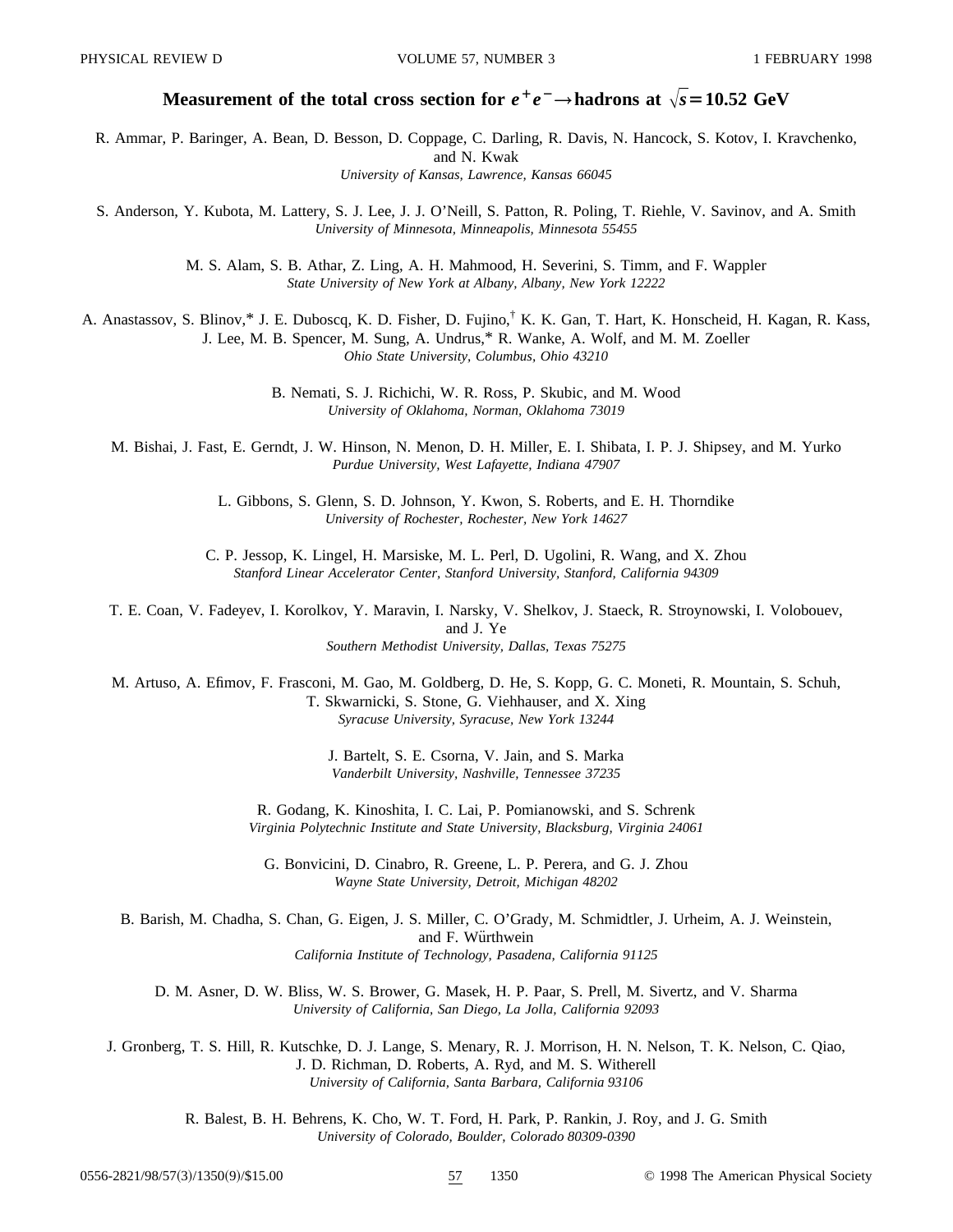J. P. Alexander, C. Bebek, B. E. Berger, K. Berkelman, K. Bloom, D. G. Cassel, H. A. Cho, D. M. Coffman,

D. S. Crowcroft, M. Dickson, P. S. Drell, K. M. Ecklund, R. Ehrlich, R. Elia, A. D. Foland, P. Gaidarev, R. S. Galik,

B. Gittelman, S. W. Gray, D. L. Hartill, B. K. Heltsley, P. I. Hopman, J. Kandaswamy, P. C. Kim, D. L. Kreinick, T. Lee,

Y. Liu, G. S. Ludwig, J. Masui, J. Mevissen, N. B. Mistry, C. R. Ng, E. Nordberg, M. Ogg,‡ J. R. Patterson,

D. Peterson, D. Riley, A. Soffer, B. Valant-Spaight, and C. Ward *Cornell University, Ithaca, New York 14853*

M. Athanas, P. Avery, C. D. Jones, M. Lohner, C. Prescott, J. Yelton, and J. Zheng *University of Florida, Gainesville, Florida 32611*

G. Brandenburg, R. A. Briere, Y. S. Gao, D. Y.-J. Kim, R. Wilson, and H. Yamamoto *Harvard University, Cambridge, Massachusetts 02138*

> T. E. Browder, F. Li, Y. Li, and J. L. Rodriguez *University of Hawaii at Manoa, Honolulu, Hawaii 96822*

T. Bergfeld, B. I. Eisenstein, J. Ernst, G. E. Gladding, G. D. Gollin, R. M. Hans, E. Johnson, I. Karliner, M. A. Marsh, M. Palmer, M. Selen, and J. J. Thaler

*University of Illinois, Champaign-Urbana, Illinois 61801*

K. W. Edwards

*Carleton University, Ottawa, Ontario, Canada K1S 5B6 and the Institute of Particle Physics, Canada*

A. Bellerive, R. Janicek, D. B. MacFarlane, K. W. McLean, and P. M. Patel *McGill University, Montre´al, Que´bec, Canada H3A 2T8 and the Institute of Particle Physics, Canada*

> A. J. Sadoff *Ithaca College, Ithaca, New York 14850*

(CLEO Collaboration) (Received 7 July 1997; published 13 January 1998)

Using the CLEO detector at the Cornell Electron Storage Ring, we have made a measurement of *R*  $\equiv \sigma(e^+e^- \to \text{hadrons})/\sigma(e^+e^- \to \mu^+\mu^-) = 3.56 \pm 0.01 \pm 0.07$  at  $\sqrt{s} = 10.52$  GeV. This implies a value for the strong coupling constant of  $\alpha_s(10.52 \text{ GeV}) = 0.20 \pm 0.01 \pm 0.06$ , or  $\alpha_s(M_Z) = 0.13 \pm 0.005 \pm 0.03$ .  $[$ S0556-2821(98)05703-8 $]$ 

PACS number(s): 12.38.Aw, 12.38.Qk, 13.60.Hb, 13.85.Lg

# **I. INTRODUCTION**

The measurement of the hadronic production cross section in  $e^+e^-$  annihilation is perhaps the most fundamental experimentally accessible quantity in quantum chromodynamics (OCD) due to its insensitivity to the fragmentation process. The measured hadronic cross section is generally expressed in terms of its ratio *R* to the point cross section for  $\mu^+\mu^-$  production. In QCD, *R* is directly proportional to the number of colors, depends on quark charges, and varies with energy, both discretely as quark mass thresholds are crossed and gradually as the strong coupling constant  $\alpha_s$  "runs." *R* measurements have been valuable in verifying quark thresholds, charges, color counting, and the existence of the gluon.

The theoretical prediction for *R*, expressed as an expansion in powers of  $\alpha_s/\pi$ , is

$$
R = R_{(0)}[1 + \alpha_s/\pi + C_2(\alpha_s/\pi)^2 + C_3(\alpha_s/\pi)^3].
$$
 (1)

 $R_{(0)}$  is the lowest-order prediction for this ratio, given by  $R_{(0)} = N_c \sum_i q_i^2$ , where  $N_c$  is the number of quark colors; the sum runs over the kinematically allowed quark flavors. Just below the  $Y(4S)$  resonance, where  $b\overline{b}$  production is kinematically forbidden, the lowest-order prediction is therefore obtained by summing over *udcs* quarks, yielding  $R_{(0)} = 10/3$ . The  $\alpha_s$  corrections contribute an additional  $\sim$ 15% to this value. A calculation appropriate at CERN  $e^+e^-$  collider LEP energies obtained  $C_2$ =1.411 and  $C_3$ = -12.68 [1] for five active flavors, in the limit of massless quarks. A recent calculation, applicable to the  $Y$  mass region (four active flavors), has included corrections due to the effects of quark masses and QED radiation to obtain  $C_2=1.5245$  and  $C_3 = -11.52$  at  $\sqrt{s} = 10$  GeV [2]. The effect of including these additional corrections is a difference of approximately

<sup>\*</sup>Permanent address: BINP, RU-630090 Novosibirsk, Russia.

<sup>†</sup> Permanent address: Lawrence Livermore National Laboratory, Livermore, CA 94551.

<sup>‡</sup>Permanent address: University of Texas, Austin, TX 78712.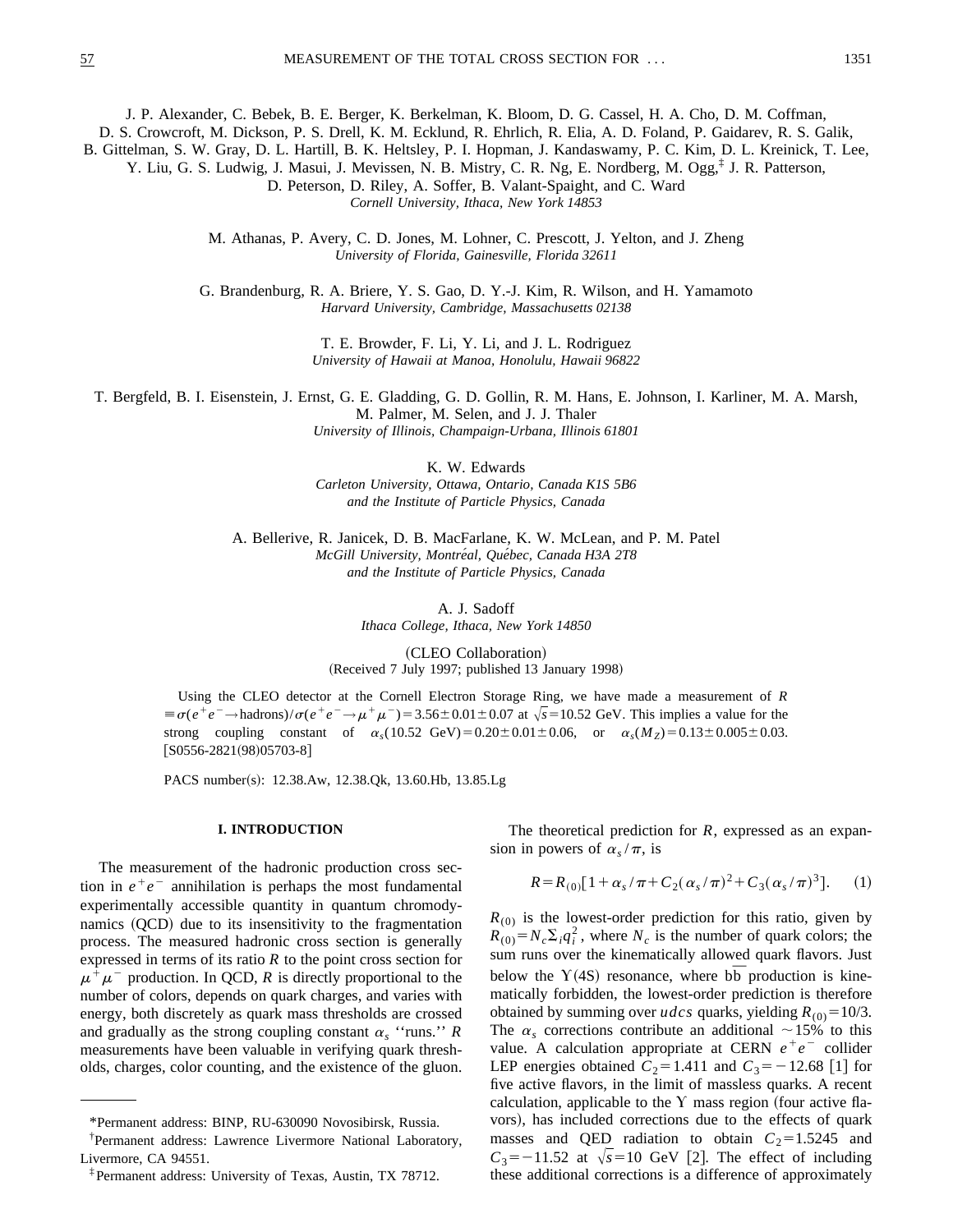$10<sup>-</sup>$ 

 $10$ 

10

 $10<sup>7</sup>$ 

10

Events / 0.002 m  $10<sup>7</sup>$ 

0.3% in the prediction for *R* at this energy. In this article we present a measurement of *R* using the CLEO detector operating at the Cornell Electron Storage Ring (CESR) at a center-of-mass energy  $\sqrt{s}$ =10.52 GeV.

## **II. APPARATUS AND EVENT SELECTION**

The CLEO II detector is a general purpose solenoidal magnet spectrometer and calorimeter  $[3]$ . The detector was designed to trigger efficiently on two-photon, tau-pair, and hadronic events. As a result, although hadronic event reconstruction efficiencies are high, lower-multiplicity nonhadronic backgrounds require careful consideration in this analysis. Good background rejection is afforded by the highprecision electromagnetic calorimetry and excellent chargedparticle-tracking capabilities. Charged particle momenta are measured with three nested coaxial drift chambers with 6, 10, and 51 layers, respectively. These chambers fill the volume from  $r=3$  cm to  $r=100$  cm, where *r* is the radial coordinate relative to the beam  $(z)$  axis, and have good efficiency for charged particle tracking for polar angles  $|\cos \theta|$  < 0.94, with  $\theta$  measured relative to the positron beam direction  $(+\hat{z})$ . This system achieves a momentum resolution of  $(\delta p/p)^2 = (0.0015p)^2 + (0.005)^2$ , where *p* is the momentum in GeV/*c*. Pulse height measurements in the main drift chamber provide a specific ionization resolution of 6.5% for Bhabha events, giving good  $K/\pi$  separation for tracks with momenta up to 700 MeV/*c* and approximately two standard deviation resolution in the relativistic rise region. Outside the central tracking chambers are plastic scintillation counters that are used as fast elements in the trigger system and also provide particle identification information from time-offlight measurements. Beyond the time-of-flight system is the electromagnetic calorimeter, consisting of 7800 thalliumdoped cesium iodide crystals. The central ''barrel'' region of the calorimeter covers about 75% of the solid angle and has an energy resolution of about 4% at 100 MeV and 1.2% at 5 GeV. Two end cap regions of the crystal calorimeter extend solid angle coverage to about 98% of  $4\pi$ , although with somewhat worse energy resolution than the barrel region. The tracking system, time-of-flight counters, and calorimeter are all contained within a 1.5 T superconducting coil.

To suppress  $\tau\tau$ ,  $\gamma\gamma$ , low-multiplicity QED, and other backgrounds while maintaining relatively high  $q\bar{q}$  event reconstruction efficiency, we impose several requirements to enrich our hadronic event sample. To suppress events originating as collisions of  $e^{\pm}$  beam particles with gas or the vacuum chamber walls, we require that the reconstructed event vertex (defined as  $z_{\text{vrtx}}$ ) be within 6 cm in *z* ( $\hat{z}$  defined above as the  $e^+$  beam direction) and 2 cm in cylindrical radius of the nominal interaction point. Figure 1 displays the distribution in the *z* coordinate. Single-beam backgrounds are expected to be flat in this distribution; hadronic events peak at  $z=0$  with a resolution of approximately 2 cm. Other event selection criteria are imposed on various kinematic quantities. To illustrate the effect of these selection requirements, we show below distributions from data; Monte Carlo comparisons are also shown. Simulated hadronic events are produced using the JETSET 7.3  $q\bar{q}$  event generator [4] run through a full GEANT-based  $[5]$  CLEO-II detector simulation.



candidate hadronic events. Arrows indicate the location of cuts.

Tau-pair events use the KORALB  $[6]$  event generator in conjunction with the same detector simulation.<sup>1</sup> We also use this Monte Carlo event sample to determine the efficiency for qq and  $\tau \bar{\tau}$  events to pass the following hadronic event selection requirements: (1) At least five detected, good quality, charged tracks ( $N_{\text{chrg}} \ge 5$ , as shown in Fig. 2); (2) the total visible energy  $E_{\text{vis}}$  ( $=E_{\text{chrg}}+E_{\text{neutral}}$ ) should be greater than the single beam energy,  $E_{vis} > E_{beam}$  (Fig. 3); (3) The *z* component of the missing momentum must satisfy  $|P_z^{\text{miss}}|/E_{\text{vis}}$  $< 0.3$  (Fig. 4).

In addition to these primary requirements, additional criteria are imposed to remove backgrounds remaining at the  $\sim$  1% level, as well as to suppress events with hard initial state radiation, for which theoretical uncertainties are large. These are the following:

(a) No more than two identified electrons are in the event.

(b) The ratio  $R_2$  of the second to the zeroth Fox-Wolfram moments [7] for the event should satisfy  $R_2$  < 0.9 (Fig. 5). As can be seen from the figure, the separation between Monte Carlo  $q\bar{q}$  and  $\tau\tau$  events is quite good, and the inclusion of the  $\tau\tau$  component significantly improves the fit.<sup>2</sup>

~c! The ratio of calorimeter energy contained in showers that match to charged particles divided by the beam energy  $(E_{\text{calorimeter}}^{\text{charged tracks}}/E_{\text{beam}})$  must be less than 0.9 (Fig. 6).

(d) We impose a requirement on the highest-energy photon in an event—the most energetic photon candidate de-

<sup>&</sup>lt;sup>1</sup>In the comparison plots, both the data and the "Monte Carlo sum'' have been normalized to unit area in the ''good'' acceptance region. All remaining hadronic event selection requirements save for the one being displayed have been imposed.

<sup>&</sup>lt;sup>2</sup>In fact, we can determine the  $q\bar{q}$  and  $\tau\tau$  fractions by fitting the  $R_2$  distribution to the sum of the expected  $q\bar{q}$  and  $\tau\tau R_2$  shapes, with only the relative normalizations floating. Such a fit gives a value of the  $\tau\tau$  fraction which is consistent with that calculated using the expected relative tau pair and  $q\bar{q}$  production cross sections and efficiencies.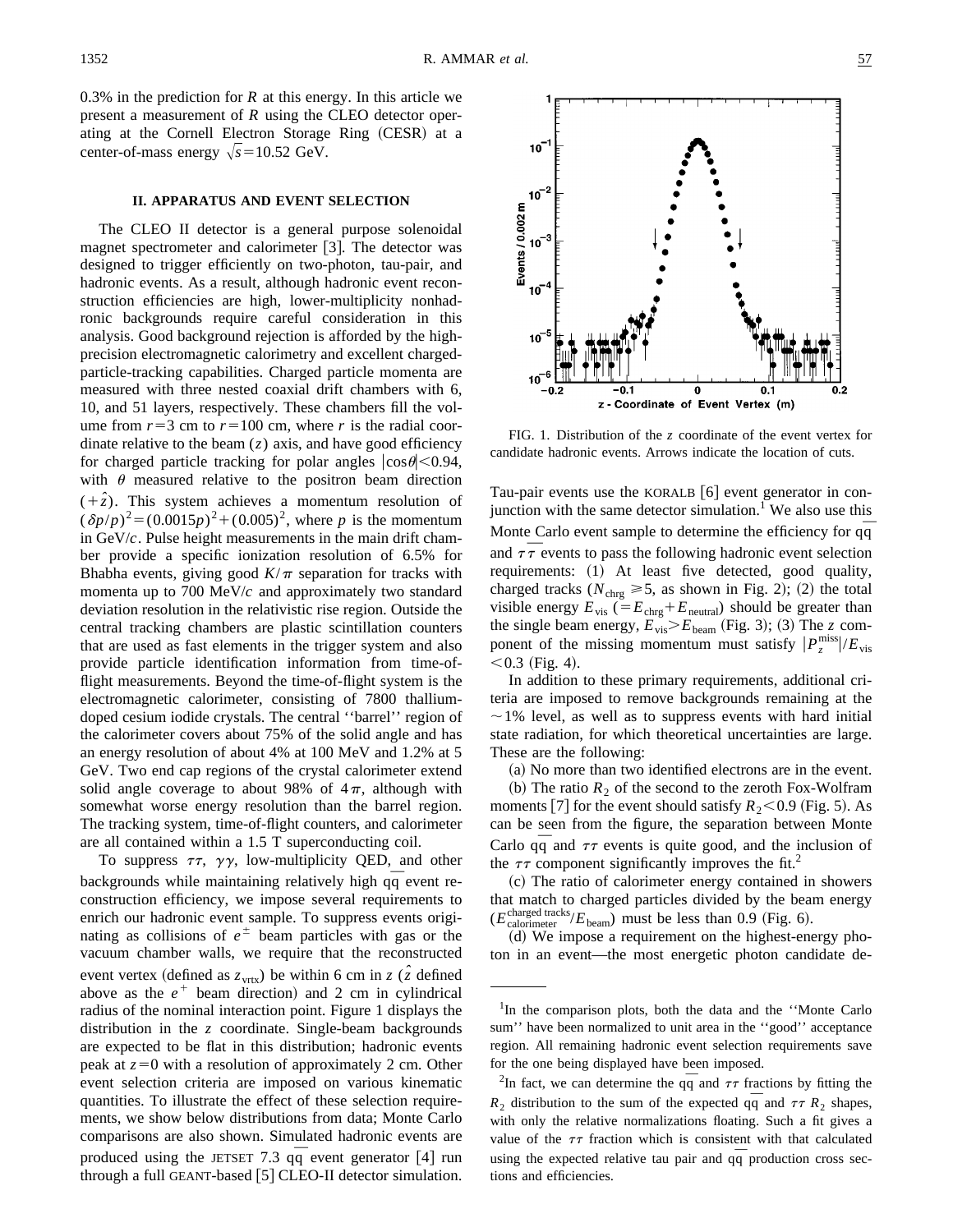

FIG. 2. Normalized charged multiplicity distribution for data (solid line),  $q\bar{q}$  Monte Carlo simulations (dashed line), and  $\tau\tau$ Monte Carlo simulations (dotted line). Sum of  $q\bar{q}$  plus  $\tau\tau$  Monte Carlo simulations is shown as solid circles.

tected in the event must have a measured energy less than 0.75 of the beam energy  $(x_\gamma = E_\gamma^{\text{max}}/E_{\text{beam}} < 0.75)$ , as shown in Fig. 7. This requirement also reduces the uncertainty from radiative corrections, as discussed later.

We note that, according to the Monte Carlo simulation, the trigger inefficiency with the default event selection criteria is less than 0.1%. This has been checked with the data by counting the fraction of events classified as ''hadronic'' which trigger only a minimum bias, prescaled trigger line.

## **III. BACKGROUNDS**

After imposition of the above hadronic event selection criteria, we are left with a sample of  $4.00 \times 10^6$  candidate hadronic events. Agreement between data and Monte Carlo simulations is, at this point, rather good, as illustrated in Figs. 8, 9, and 10, which show the distributions in the *z* component of the missing momentum, the *z* component of the event thrust axis, and the scaled event transverse momentum, respectively. Nevertheless, small backgrounds still remain. These are enumerated as follows.

(1) Backgrounds from  $e^+e^- \rightarrow \tau^+\tau^-(\gamma)$  events are subtracted statistically using a large Monte Carlo sample of KORALB tau-pair events. These events comprise  $(1.3\pm0.1)\%$ (statistical error only) of the sample passing the above event selection criteria.

 $(2)$  Contributions from the narrow Y resonances [the  $(1S)$ ,  $(2S)$ , and  $(3S)$  states] are determined from a combination of data and theoretical calculation. Backgrounds from radiative production of the Y(3S) and Y(2S) resonances are assessed using  $e^+e^- \rightarrow \gamma Y(3S/2S)$ ,  $Y(3S/2S) \rightarrow \pi^+\pi^-Y(1S)$ ,  $Y(1S) \rightarrow l^{+}l^{-}$  events in data. These events are distinctive by their characteristic topology of two low-momentum pions accompanied by two very-high-momentum, back-to-back leptons; the photon generally escapes undetected along the



FIG. 3. Normalized visible energy distribution for data (solid line),  $q\bar{q}$  Monte Carlo simulations (dashed line), and  $\tau\tau$  Monte Carlo simulations (dotted line). Sum of  $q\overline{q}$  plus  $\tau\tau$  Monte Carlo simulations is shown as solid circles. The excess in the region  $E_{\text{vis}}/E_{\text{beam}}$  < 1 is attributed primarily to two-photon collisions.

beam axis. As shown in Fig. 11, we observe these events as distinct peaks in the mass distribution recoiling against two low-momentum pions in events also containing two highenergy muons. [The recoil mass is calculated from  $M_{\text{recoil}}$  $=\sqrt{(2E_{\text{beam}}-E_{\pi_1}-E_{\pi_2})^2-(p_{\pi_1}+p_{\pi_2})^2}$ , and therefore neglects the four-momentum of the initial state radiation photon. This calculated recoil mass is thus the sum of the  $Y(1S)$ and the undetected photon four-vectors. Knowing the branching fractions [8] for  $Y(2S) \rightarrow \pi \pi Y(1S)$  (18.5±0.8%) and  $Y(3S) \rightarrow \pi \pi Y(1S)$  (4.5±0.2%), the leptonic branching fraction for the  $Y(1S)$  (2.5±0.1)%, and the reconstruction



FIG. 4. Ratio of  $P_z^{\text{miss}}/E_{\text{visible}}$  for data vs Monte Carlo simulations. Two-photon collisions and beam-gas interactions tend to populate the regions away from zero and towards  $\pm 1$  in this plot.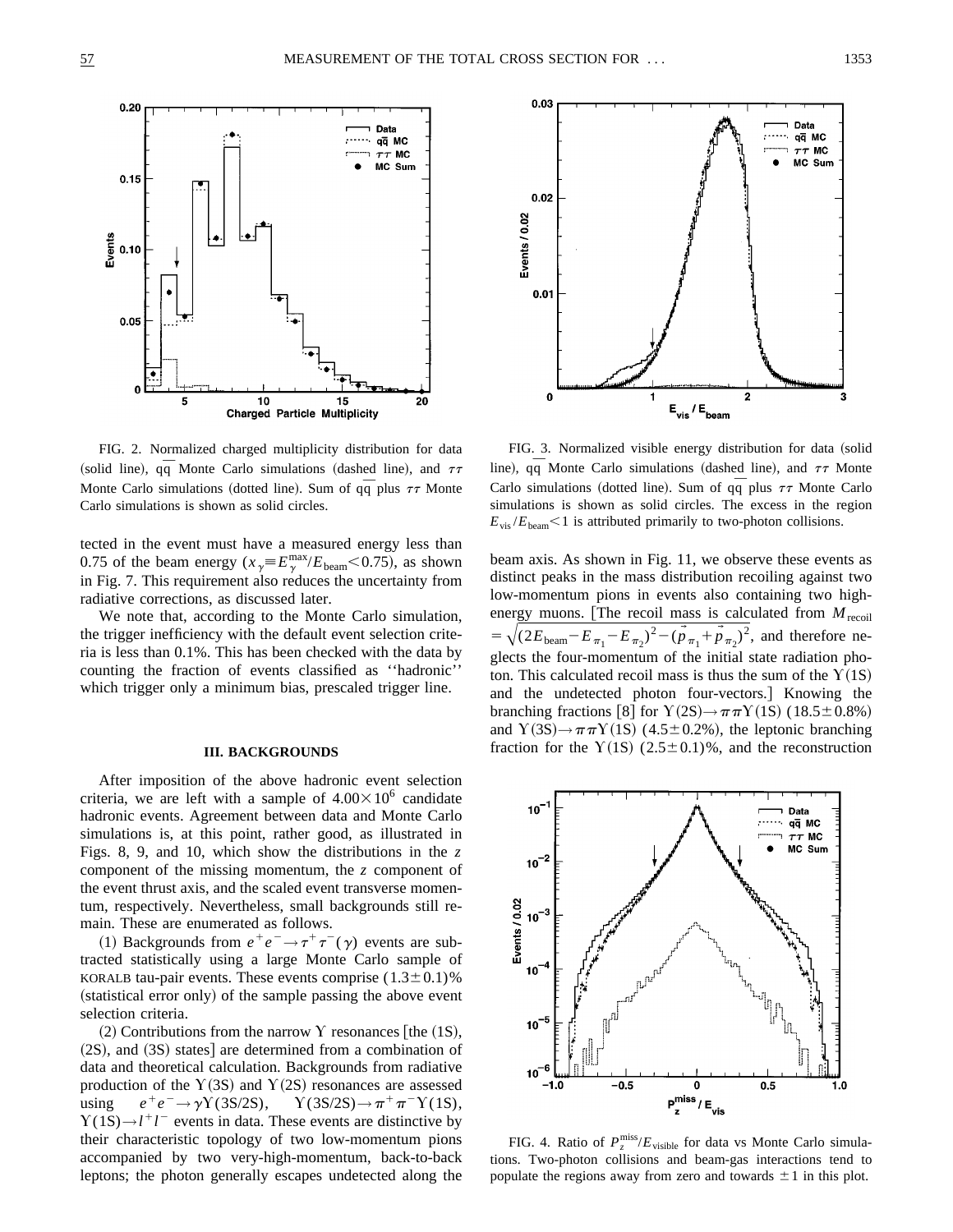

 $10<sup>7</sup>$ Data qq MC  $\tau\tau$  MC  $10^{-7}$ All MC  $P \cdot 0.01$ <br> $P \cdot 10$ <br> $10$  $10$  $10$  $0.25$  $0.50$ 0.75 1.00

FIG. 5. Ratio of Fox-Wolfram moments  $R2 = H_2 / H_0$  for data vs Monte Carlo calculation.

efficiency for such events ( $\sim$  0.7), we can determine the contribution to the observed hadronic cross section from the  $Y(2S)$  and  $Y(3S)$  resonances directly, by simply measuring the event yields in the peaks shown in Fig. 11, and correcting by branching fractions and efficiency.

We have estimated the contribution from  $\gamma Y(1S)$  events in two ways. First, we assume that the initial state photon spectrum varies as  $dN/dE<sub>y</sub> \sim 1/E<sub>y</sub>$ , and that the production of a given  $Y$  resonance is proportional to its dielectron width  $\Gamma_{ee}$ . This gives a fairly simple prediction for the cross sections expected for the three narrow Y resonances, since  $E_{\gamma}$  $\sim(10.52-M_{\text{Y}})$  GeV. We would expect that the production cross section for  $\Upsilon \gamma$  in  $e^+e^-$  annihilation therefore varies as  $\Gamma(e^+e^- \to \Upsilon \gamma) \propto \Gamma_{ee}^{\Upsilon}/E_{\gamma}$ . This allows us to infer an ex-



pected production cross section for  $\gamma Y(1S)$  based on our measurements for  $\gamma Y(2S)$  and  $\gamma Y(3S)$  production. Theory  $[2]$  also prescribes what the magnitude of these corrections should be. We compare our extrapolated cross section for  $e^+e^- \rightarrow \gamma Y(1S)$  through the simpleminded procedure outlined above with the theoretical calculation for this correction in order to estimate the total magnitude of this correction, and its associated error. We determine that the sum of  $\gamma$ Y (1S),  $\gamma$ Y (2S), and  $\gamma$ Y (3S) events comprise (1.8±0.6)% of the observed hadronic cross section, where the error includes the uncertainties in the  $Y$  decay branching fractions and detection efficiencies as well as the deviations between the estimates from theoretical calculation and data.



FIG. 6. Comparison of data vs Monte Carlo distribution of calorimeter energy deposited by charged tracks relative to the beam energy in an event.



FIG. 8. Distribution of the  $z$  component (i.e., direction cosine) of the missing momentum  $P_z^{\text{miss}}/|P_{\text{miss}}|$  for data vs Monte Carlo simulations, after application of all hadronic event selection requirements (this variable is not cut on).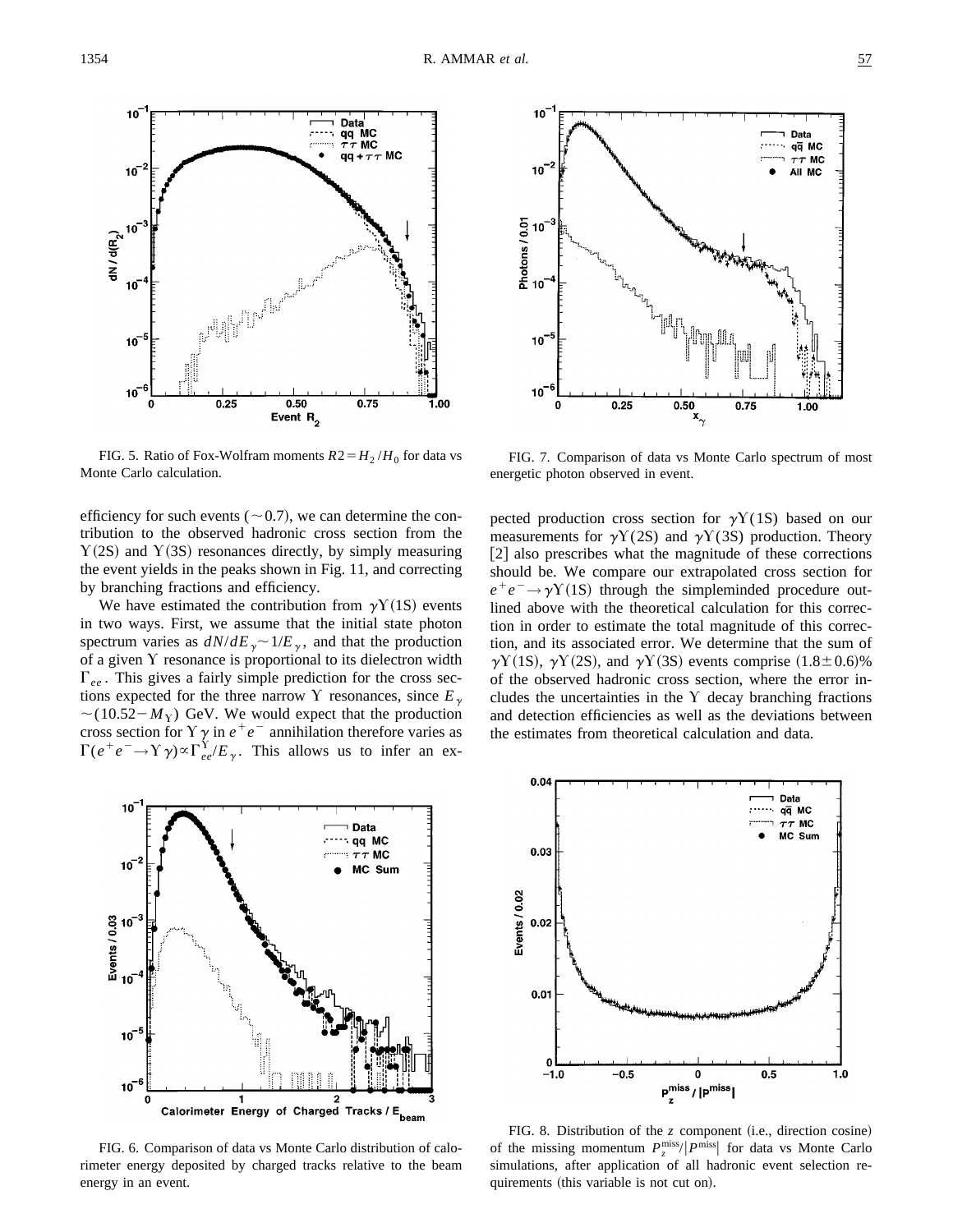

FIG. 9. *z* component of the thrust axis for data vs Monte Carlo calculation, after application of all hadronic event selection requirements (this variable is not cut on).

~3! Two-photon collisions, which produce hadrons in the final state via  $e^+e^- \rightarrow e^+e^- \gamma \gamma \rightarrow e^+e^-$  + hadrons, are determined by running final-state specific  $\gamma\gamma$  collision Monte Carlo events, and also by determining the magnitude of possible excesses in the  $E_{\text{visible}}$  vs  $P_{\text{transverse}}$  plane for data over qq¯ Monte Carlo calculation. Figure 12 shows the visible energy vs transverse momentum distribution for events which are  $e^+e^- \rightarrow \gamma \gamma e^+e^-$  depleted (left, obtained by requiring our default hadronic event selection requirements, save for the requirement that the total visible energy exceed the beam energy) and  $e^+e^- \rightarrow \gamma \gamma e^+e^-$  enriched (right, obtained by requiring  $|P_z^{\text{miss}}|/E_{\text{vis}} > 0.3$  and  $N_{\text{chrg}} = 3$  or 4). We notice the presence of a prominent peak in the  $\gamma\gamma$ -enriched



FIG. 10. Ratio of transverse momentum relative to beam energy, after application of all hadronic event selection requirements (this variable is not cut on).



FIG. 11. Mass recoiling against two charged particles, assumed to be pions, in events consistent with the kinematics for  $e^+e^ \rightarrow$  γY(3S/2S), Y(3S/2S)→Y(1S)π<sup>+</sup>π<sup>-</sup>, Y(1S)→*l*<sup>+</sup>*l*<sup>-</sup>. Two peaks are evident; the leftmost peak corresponds to  $Y(3S)$  $\rightarrow \pi^+\pi^-\Upsilon(1S)$  transitions, the rightmost peak corresponds to  $Y(2S) \rightarrow \pi^+ \pi^- Y(1S)$  transitions. The calculated recoil mass differs from the true  $Y(1S)$  mass due to our neglecting the (undetected) radiated photon in the recoil mass calculation.

sample at low values of the transverse momentum and small visible energy. We can use the shape of this peak to estimate the possible residual contamination from two-photon collisions remaining in the  $\gamma\gamma$ -poor distribution after imposition of all our hadronic event selection requirements. Two-photon collisions are thus determined to comprise  $(0.8\pm0.4)\%$  of our total hadronic event sample.

~4! Beam-wall, beam-gas, and cosmic ray events are expected to have a flat event vertex distribution in the interval



FIG. 12. Distribution of transverse momentum vs visible energy for event samples depleted (left) and enriched (right) in  $e^+e^ \rightarrow \gamma \gamma e^+ e^-$ ,  $\gamma \gamma \rightarrow$  hadrons events.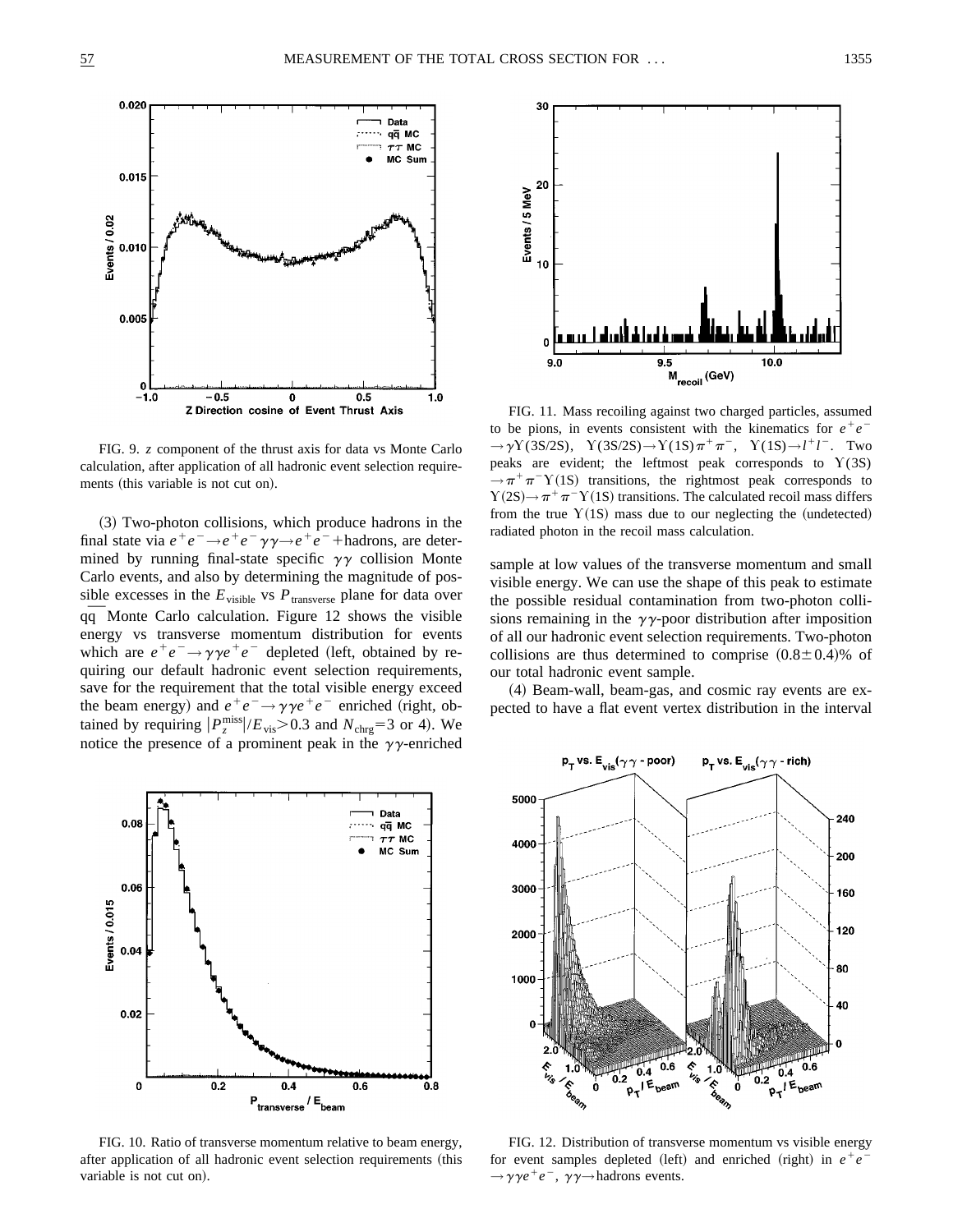1.00

 $|z_{\text{vrtx}}|$  < 10 cm. Figure 1 shows the distribution in the *z* coordinate of the event vertex for events passing the remainder of our hadronic event selection requirements. The contribution of such events is estimated by extrapolating the yield of events having a vertex in the interval 6 cm  $\langle z_{\text{vrtx}}|$  < 10 cm into the "good" acceptance region ( $|z_{\text{vrtx}}|$  < 6 cm). These backgrounds are determined to comprise  $\sim(0.2\pm0.1)\%$  of our hadronic sample.

(5) Remaining QED backgrounds producing more than two electrons or muons in the final state are assessed using a high-statistics sample of Monte Carlo events (to  $3<sup>rd</sup>$  order in  $\alpha_{\rm OED}$ ), and found to comprise  $\leq 0.1\%$  of the sample passing the above hadronic event selection requirements.

Summing these estimates results in a net background fraction  $f = (4.1 \pm 0.7)$ %. We note that, as this error is assessed partly by examining the difference between Monte Carlo hadronic event simulations and our data, this error also includes Monte Carlo modeling errors.

# **IV. EFFICIENCIES AND RADIATIVE CORRECTIONS**

The computation of *R* is peformed with

$$
R = \frac{N_{\text{had}}(1-f)}{\mathcal{L}\epsilon_{\text{had}}(1+\delta)\sigma_{\mu\mu}^0},\tag{2}
$$

where  $N_{\text{had}}$  is the number of events classified as hadronic,  $f$ is the fraction of selected events attributable to all background processes,  $\epsilon_{\text{had}}$  is the efficiency for triggering and selection of events,  $\delta$  is the fractional increase in hadronic cross section due to electromagnetic radiative corrections,  $\sigma_{\mu\mu}^{0}$  is the point cross section for muon pair production [86.86 nb/ $E_{\text{c.m.}}^2$  (GeV<sup>2</sup>)], and  $\mathcal L$  is the measured integrated luminosity. The luminosity is determined from wide angle  $e^+e^-$ ,  $\gamma\gamma$ , and  $\mu^+\mu^-$  final states and is known to  $\pm 1\%$  [9]. For the data analyzed here, the integrated luminosity  $\mathcal L$  is equal to  $(1.521 \pm 0.015)$  fb<sup>-1</sup>.

To calculate  $R$ , we must therefore evaluate Eq.  $(2)$ . If the initial-state radiation corrections were known precisely, we would be able to calculate the denominator term  $\epsilon(1+\delta)$ with very good precision. However, since the uncertainties become very large as the center-of-mass energy approaches the cc<sup> $\overline{c}$ </sup> threshold ( $\sqrt{s} \sim 4$  GeV), the preferred procedure is to choose some explicit cutoff in the initial-state radiation (ISR) photon energy that makes us as insensitive as possible to the corrections in this high-ISR-photon-energy–low-hadronicrecoil-mass region. We therefore purposely design our selection criteria so that our acceptance for events with highly energetic ISR photons approaches zero. By choosing cuts that drive  $\epsilon$  to zero beyond some kinematic point, we ensure that the product  $\epsilon \times (1+\delta)$  is insensitive to whatever value of  $\delta$  may be prescribed by theory beyond our cut. Thus, although there is a large uncertainty in the magnitude of the initial-state radiation correction for large values of radiated photon momentum, we have minimized our sensitivity to this theoretical uncertainty. Figure 13 displays our acceptance for an  $e^+e^- \rightarrow \gamma q \bar{q}$  event to pass our hadronic event criteria as a function of the scaled photon energy  $x_{\gamma} = E_{\gamma}/E_{\text{beam}}$ . Based on the agreement between data and Monte Carlo simulations shown in Fig. 7, we have applied a cut on the maximum



FIG. 13. Acceptance for  $e^+e^- \rightarrow \gamma q \bar{q}$  events as a function of the scaled photon momentum  $x_{\gamma} = E_{\gamma}/E_{\text{beam}}$ .

energy allowed for a single shower in an event:  $x_{\gamma}$  < 0.75. We note that for  $x_{\gamma} > 0.75$  (corresponding to a  $q\bar{q}$  recoil mass of  $M_{\text{recoil}}$  < 5.25 GeV/ $c^2$ ), our integrated event-finding acceptance  $\epsilon_{\text{had}}$  < 1%. For  $x_{\gamma}$  > 0.75, we have therefore minimized our sensitivity to modeling uncertainties in this kinematic regime—increasing (theoretically) the initial-state radiation contribution to this high- $x_{\gamma}$  region results in a compensating loss of overall acceptance such that the product of  $\epsilon(1+\delta)$  remains relatively constant. Our event selection criteria thus corresponds to a value of  $\epsilon(1+\delta)(x_\gamma^{\text{max}})$  $(50.75) = 0.90 \pm 0.01$ , where the error reflects the systematic uncertainty in the radiative corrections.

After subtracting all backgrounds, dividing by the total luminosity, and normalizing to the mu-pair point cross section, we obtain a value of  $R=3.56\pm0.01$  (statistical error only, including statistical errors in data, Monte Carlo statistics, and the statistics of the sample used to calculate our luminosity).

#### **V. SYSTEMATIC ERRORS AND CONSISTENCY CHECKS**

We have checked our results in several ways. Backgrounds can be suppressed significantly by tightening the minimum charged track multiplicity to  $N_{\text{chrg}} \geq 7$ , albeit at a loss of  $\sim$  20% in the overall event-reconstruction efficiency. Imposition of such a cut leads to only a  $-0.4%$  change in the calculated value of *R*. Continuum data have been collected over 17 distinct periods from 1990 to 1996, covering many different trigger configurations and running conditions. We find a 0.3% rms variation between the various data sets used (the statistical error on  $R$  within each data set is of order 0.1%). We can check contributions due to the narrow  $\Upsilon$ resonances by calculating *R* using a small amount  $(5 pb^{-1})$ of continuum data taken just below the  $Y(2S)$  resonance, at  $E_{\text{beam}}$ =4.995 GeV. At this center-of-mass energy, we are insensitive to corrections from  $e^+e^- \rightarrow \gamma Y(3S)$  and  $e^+e^ \rightarrow$   $\gamma$ Y(2S). We find that the value of *R* calculated using the  $Y(2S)$  continuum agrees with that calculated using the  $Y(4S)$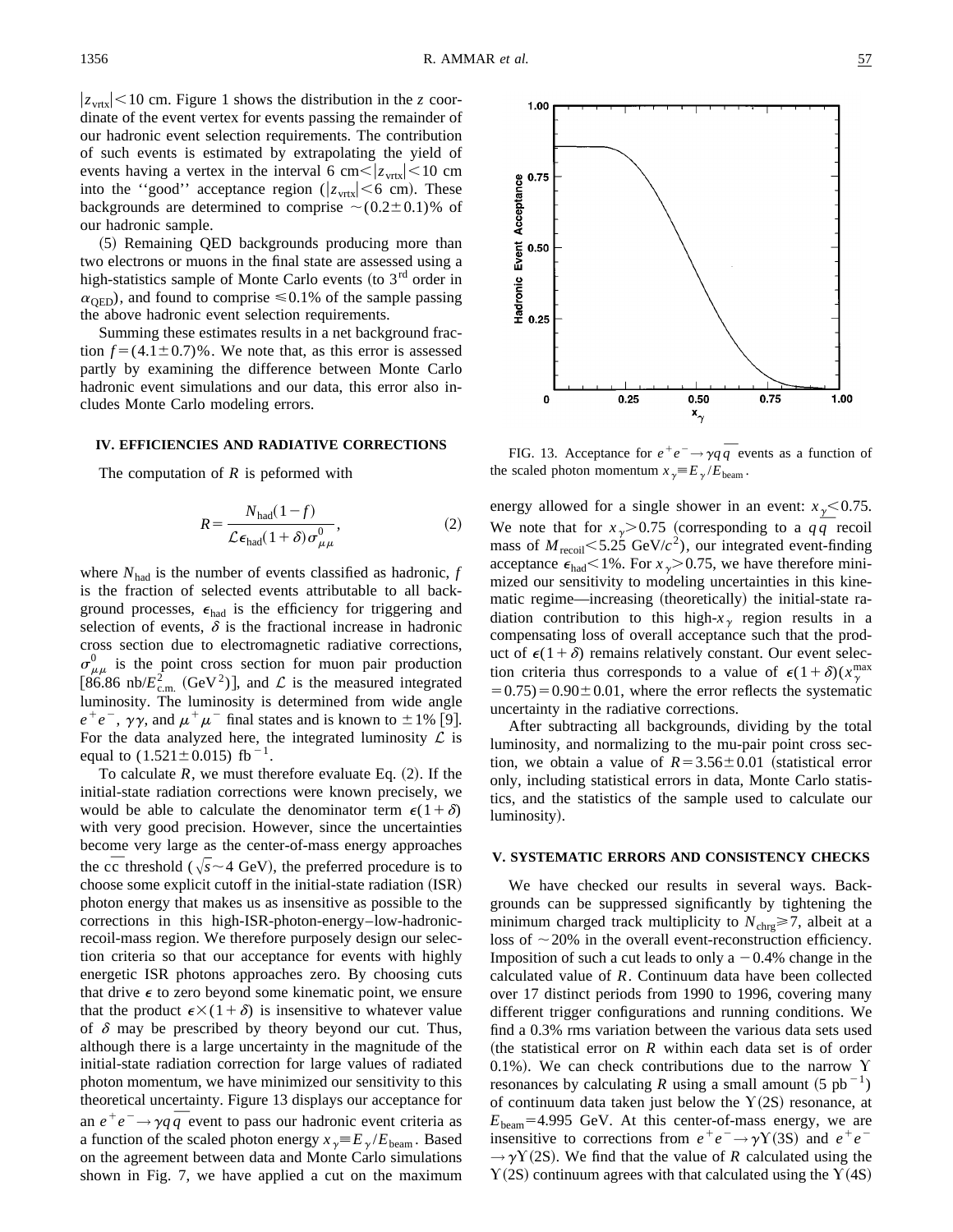TABLE I. Systematic errors in *R* analysis.

| Source                                                        | Error   |
|---------------------------------------------------------------|---------|
| $\epsilon \times (1+\delta)$                                  | 1%      |
| L                                                             | 1%      |
| Background uncertainty/hadronic<br>event modeling uncertainty | $0.7\%$ |
| Data-set-to-data-set variation                                | 0.3%    |
| Total                                                         | 1.8%    |

continuum to within one statistical error  $(1\sigma_{stat})$ . Systematic errors are summarized in Table I.

## VI. EXTRACTION OF  $\alpha_s$

Using the expansion for *R* in powers of  $\alpha_s/\pi$  given previously, with coefficients appropriate for this center-of-mass energy  $[2]$ , we can evaluate the strong coupling constant, using the prescription outlined by the Particle Data Group [8]. Using that expression, our value for  $R$  translates to  $\alpha_s(10.52 \text{ GeV}) = 0.20 \pm 0.01 \pm 0.06.$ 

To compare this  $\alpha_s$  value with measurements at the  $Z^0$ , we need to extrapolate our result to  $\sqrt{s}$ =90 GeV. The strong coupling constant  $\alpha_s$  can be written as a function of the basic QCD parameter  $\Lambda_{\overline{MS}}$ , defined in the modified minimal subtraction scheme  $[8]$  as

$$
\alpha_{s}(\mu) = \frac{4\pi}{b_{0}x} \left\{ 1 - \frac{2b_{1}}{b_{0}^{2}} \frac{\ln(x)}{x} + \frac{4b_{1}^{2}}{b_{0}^{4}x^{2}} \left( \left[ \ln(x) - \frac{1}{2} \right]^{2} + \frac{b_{2}b_{0}}{8b_{1}^{2}} - \frac{5}{4} \right) \right\},
$$
\n(3)

where  $b_0 = (11-2n_f/3)$ ,  $\mu$  is the energy scale, in GeV, at which  $\alpha_s$  is being evaluated,  $b_1 = (51 - 19n_f)/3$ ,  $b_2 = 2857$  $-5033n_f/9+325n_f^2$ evaluated,  $b_1 = (51 - 19n_f)/3$ ,  $b_2 = 2857$ <br>/27,  $x = \ln(\mu^2/\Lambda_{\overline{MS}}^2)$ , and  $n_f$  is the number of light quark flavors which participate in the process. To determine the value of  $\alpha_s$ (90 GeV) implied by our measurement, we must evolve  $\alpha_s$  across the discontinuity in  $\Lambda_{\overline{\text{MS}}}$ when the five-flavor threshold is crossed from the four-flavor regime. We do so using the next-to-next-to-leading order (NNLO) prescription, as described in [8]: (a) We substitute  $\alpha_s(10.52)$  into Eq. (3) to determine a value for  $\Lambda_{\overline{\text{MS}}}$  in the  $\alpha_s(10.52)$  into Eq. (3) to determine a value for  $\Lambda_{\overline{\rm MS}}$  in the four-flavor continuum [obtaining  $\Lambda_{\overline{\rm MS}}(udcs)$ =498 MeV]. four-flavor continuum [obtaining  $\Lambda_{\overline{\text{MS}}} (udcs) = 498$  MeV].<br>
(b) With that value of  $\Lambda_{\overline{\text{MS}}}$ , we can now again use Eq. (3) to determine the value of  $\alpha_s$  at the five-flavor threshold when the *b*-quark pole mass (we use  $m_{b,pole}$ =4.7 GeV) is crossed, and then use that value of  $\alpha_s$ , as well as  $n_f = 5$  in Eq. (3) to and then use that value of  $\alpha_s$ , as well as  $n_f = 5$  in Eq. (3) to determine  $\Lambda_{\overline{\text{MS}}}$  appropriate for the five-flavor continuum. (c) determine  $\Lambda_{\overline{\rm MS}}$  appropriate for the five-flavor continuum. (c)<br>Assuming that this value of  $\Lambda_{\overline{\rm MS}}$  is constant in the entire

TABLE II. Summary of inclusive cross section measurements.

| Experiment            | $\sqrt{s}$ (GeV) | R                        |
|-----------------------|------------------|--------------------------|
| <b>PLUTO</b> [10]     | 9.4              | $3.67 \pm 0.23 \pm 0.29$ |
| DASPII [11]           | 9.4              | $3.37 \pm 0.16 \pm 0.28$ |
| DESY-Heidelberg [12]  | 9.4              | $3.80 \pm 0.27 \pm 0.42$ |
| lena [13]             | $9.1 - 9.4$      | $3.34 \pm 0.09 \pm 0.18$ |
| lena [13]             | $7.4 - 9.4$      | $3.37 \pm 0.06 \pm 0.23$ |
| CUSB [14]             | 10.5             | $3.54 \pm 0.05 \pm 0.40$ |
| CLEO 83 [15]          | 10.5             | $3.77 \pm 0.06 \pm 0.24$ |
| Crystal Ball [16]     | 9.4              | $3.48 \pm 0.04 \pm 0.16$ |
| ARGUS <sup>[17]</sup> | 9.36             | $3.46 \pm 0.03 \pm 0.13$ |
| MD-1 [18]             | 7.25-10.34       | $3.58 \pm 0.02 \pm 0.14$ |
| Previous experiments, | $\approx$ 9.5    | $3.58 \pm 0.07$          |
| weighted average      |                  |                          |
| CLEO 97 (this work)   | 10.5             | $3.56 \pm 0.01 \pm 0.07$ |

five-flavor energy region, we can now evolve  $\alpha_s$  up to the Z pole, to obtain  $\alpha_s(M_Z) = 0.13 \pm 0.005 \pm 0.03$ , in good agreement with the world average  $\alpha_s(M_Z)=0.118\pm0.003$  [8].

# **VII. SUMMARY**

Near  $\sqrt{s}$ =10 GeV, *R* has been measured by many experiments, as shown in Table II. The measurement of *R* described here is the most precise below the  $Z^0$ . Our *R* value is in good agreement with the previous world average, including a recent determination by the MD-1 Collaboration  $[18]$ . Our implied value of  $\alpha_s$  is in agreement with higher-energy determinations of this quantity. Theoretical uncertainties in QED radiative corrections (in the acceptance  $[\epsilon \times (1+\delta)]$ and luminosity  $[9]$  contribute about the same amount to the systematic error as do backgrounds and efficiencies. Substantial improvements in this measurement will require progress on radiative corrections as well as on experimental techniques.

### **ACKNOWLEDGMENTS**

We gratefully acknowledge the effort of the CESR staff in providing us with excellent luminosity and running conditions. J.P.A., J.R.P., and I.P.J.S. thank the NYI program of the NSF, M.S. thanks the PFF program of the NSF, G.E. thanks the Heisenberg Foundation, K.K.G., M.S., H.N.N., T.S., and H.Y. thank the OJI program of DOE, J.R.P., K.H., M.S., and V.S. thank the A.P. Sloan Foundation, R.W. thanks the Alexander von Humboldt Stiftung, and M.S. thanks Research Corporation for support. This work was supported by the National Science Foundation, the U.S. Department of Energy, and the Natural Sciences and Engineering Research Council of Canada.

- [1] S. G. Gorishny, A. L. Kataev, and S. A. Larin, Phys. Lett. B 259, 144 (1991): L. R. Surguladze and M. A. Samuel, Phys. Rev. Lett. 66, 560 (1991); K. G. Chetyrkin, Phys. Lett. B 391, 402 (1997).
- [2] K. G. Chetyrkin, J. H. Kühn, and T. Teubner, Phys. Rev. D 56, 3011 (1997); K. G. Chetyrkin and J. H. Kühn, Phys. Lett. B **342**, 356 (1995); **308**, 127 (1993).
- [3] CLEO Collaboration, Y. Kubota et al., Nucl. Instrum. Meth-